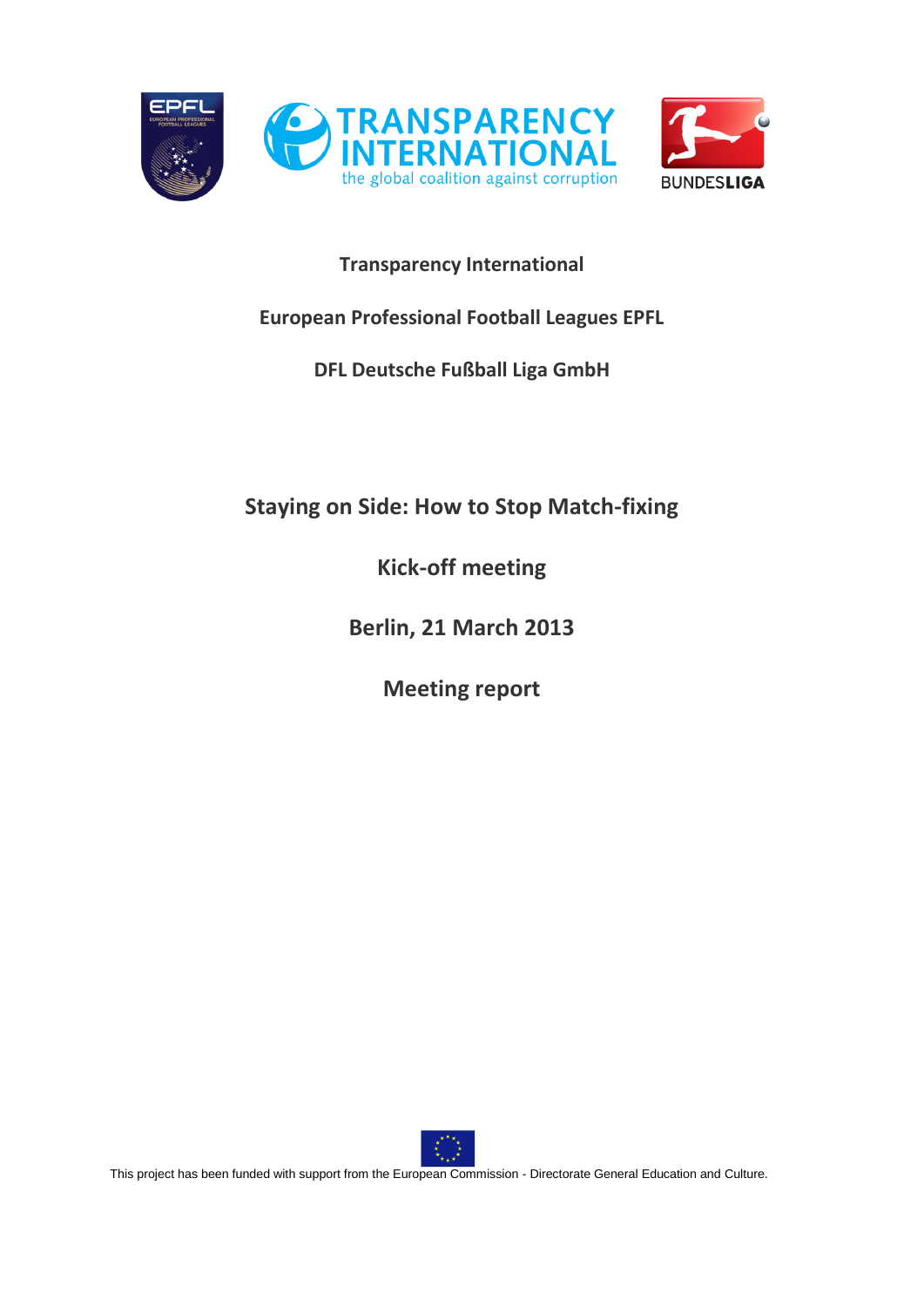# **Contents**

| Staying on side: football leagues and anti-corruption organisations team up |  |
|-----------------------------------------------------------------------------|--|
|                                                                             |  |
|                                                                             |  |
|                                                                             |  |
|                                                                             |  |
|                                                                             |  |
|                                                                             |  |
|                                                                             |  |
|                                                                             |  |
|                                                                             |  |
|                                                                             |  |
|                                                                             |  |
|                                                                             |  |
|                                                                             |  |
|                                                                             |  |
|                                                                             |  |

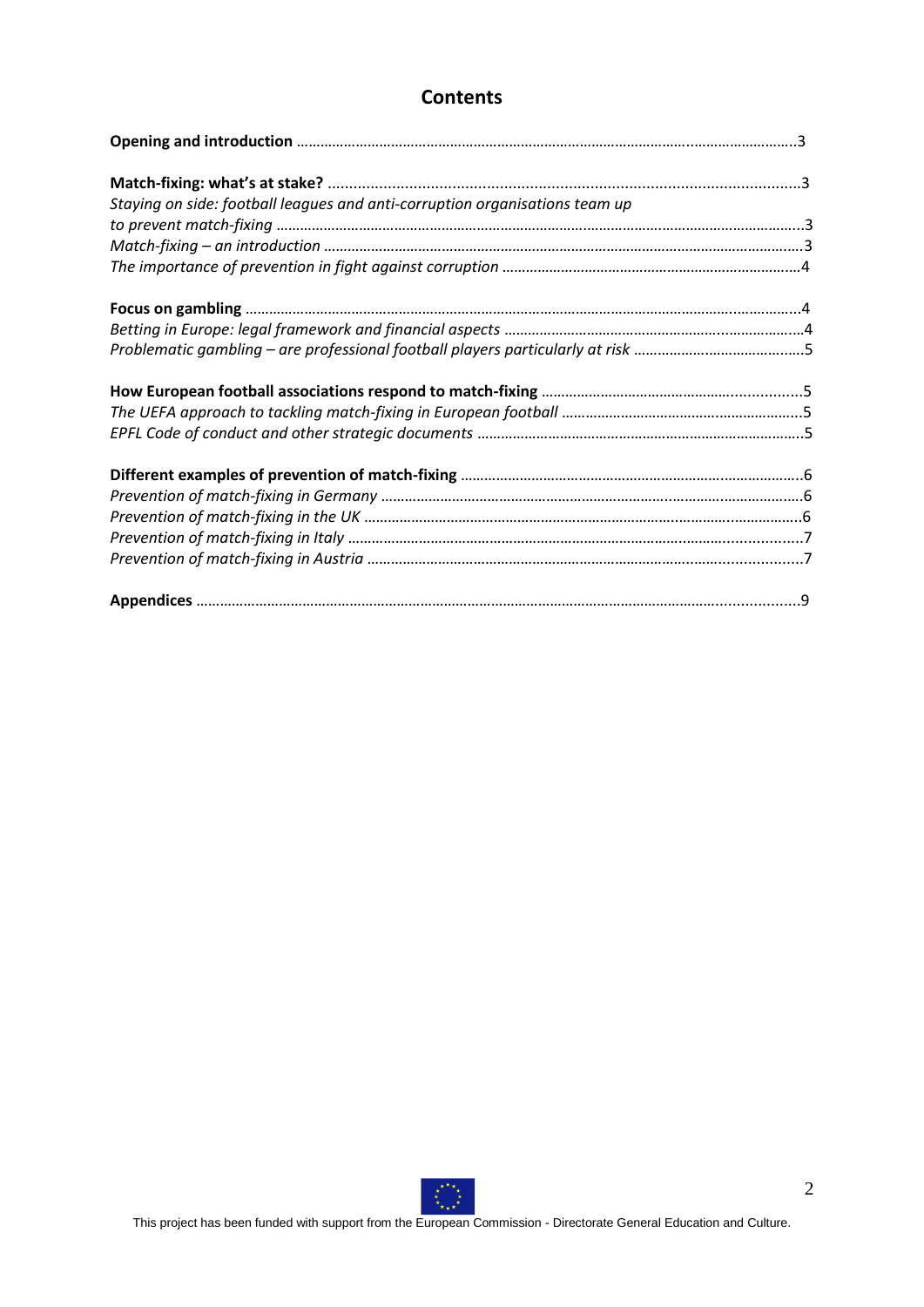# **21st March 2013 Opening and introduction**

# *Emanuel Medeiros, CEO, European Professional Football Leagues EPFL Robin Hodess, Group Director of Research and Knowledge, Transparency International Secretariat Juergen Paepke, Director of Legal Department, DFL Deutsche Fußball Liga GmbH*

**Emanuel Medeiros** opened the meeting by stating that sport relies on responsibility and ethics. He noted the importance of recognizing the harm done by match-fixing to football. He invited the national leagues to address this problem proactively and to publicly show and state their commitment to fight match-fixing and any type of corruption in football. He thanked TI for lending the expertise for tackling match-fixing and DFL for their work in Germany in improving the game.

**Robin Hodess** stressed the scale of the problem of match-fixing in sport as demonstrated by Europol investigation and the importance of prevention. She also pointed to the work of TI in curbing corruption in sport since 2009 and underlined the importance for anti-corruption actors and football associations to work together.

**Juergen Paepke** noted that the project against match-fixing is a good way for providing information and support especially to young players on how to avoid corruption. DFL are proud to build a strong partnership with the European Commission, Transparency International, EPFL and other organisations and to work with players, referees and clubs in countering match-fixing.

# **Session 1. Match-fixing: what's at stake?**

*Anja Osterhaus, Transparency International Secretariat Pierre Cornu, International Centre for Sports Studies CIES Sylvia Schenk, Transparency International Secretariat* 

# *Staying on side: football leagues and anti-corruption organisations team up to prevent matchfixing*

**Anja Osterhaus** welcomed this unique collaboration between Transparency International, EPFL and DFL who share the vision of working together to prevent match-fixing in football, building on the experience in Germany. She noted the need for different and complementary approaches to tackle this problem. This project will focus on building prevention programmes in six European countries, with the aim to expand this experience even beyond the countries directly involved in the project.

# *Match-fixing – an introduction*

**Pierre Cornu** gave a comprehensive introduction into the problem of match-fixing, the reasons and conditions underpinning it, the involvement of organised crime, the role of law enforcement. The following key points were of note:

- There is a clear link between match-fixing and corruption, and it can involve transnational criminal organisations;
- the aim of match-fixing used to be to qualify for certain competitions or get the "extra point" while nowadays the aim is more and more to profit from traditional and online gambling, betting often through illegal and irregular betting operators (in Asia). It is used for quick and important financial gains or for financing criminal actions;
- match-fixing can be national or transnational, involving more than one person (players, coach, referee), using cash incentives and criminal methods (blackmail, threats);

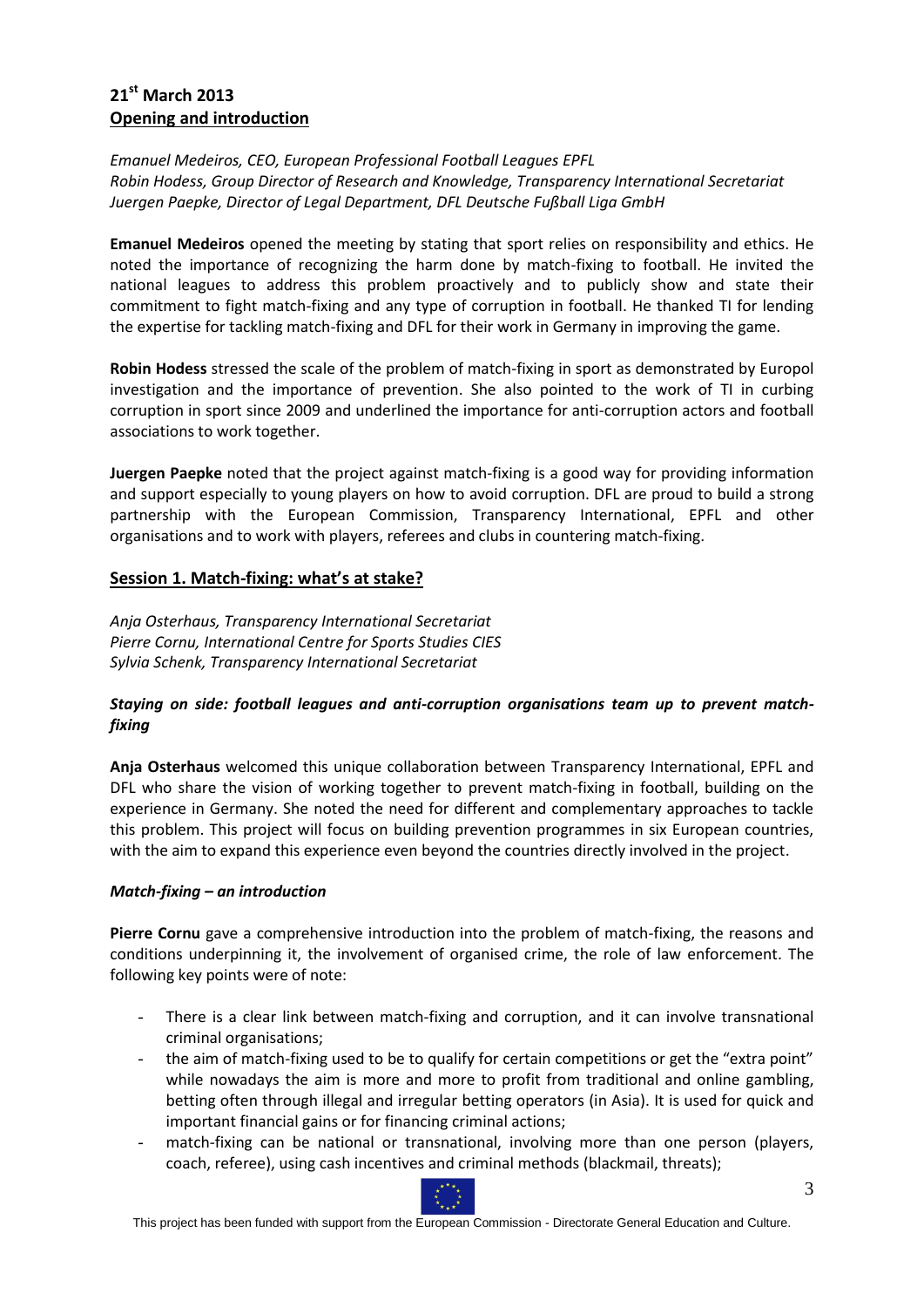- Europol recently mentioned that 680 games, among them 380 in Europe, are under investigation, but this concerns several years and a fair part of these cases were already known to the public. UEFA has monitored the betting patterns of 31,000 games every year (UEFA and national competitions), around 0.4% have suspicious betting patterns (which does not always mean the games were fixed). These figures do not include lower leagues, friendly games, match-fixing without betting purposes, betting under the radar (small amounts) which are not monitored and where also match-fixing may take place;
- there is particularly high risk for match-fixing in the lower leagues (players with low salaries are easier to corrupt); friendly games; regions with developed illegal betting, regions with history of corruption in the society; countries without anti-match-fixing programmes;
- possible solutions: appropriate legal/regulatory framework, including international instruments; dissuasive sanctions; co-operation between the different stakeholders (sport, law enforcement, betting operators); prevention.
- prevention is cheaper, easier and more efficient than repression.

# *The importance of prevention in the fight against corruption*

**Sylvia Schenk** presented the prevention dimension in tackling match-fixing in sport and the importance of risk management. She raised the following key points:

- risk-management is crucial for sport with regard to match-fixing: due to the prevalence of incidents in the past and the probability of it happening again;
- it takes two for corruption and thus for match-fixing in sport: the bribe payer (quite often criminals from outside) and the bribe taker. Manipulators come always from inside sport.
- it is difficult to detect corruption or to prove it: victims and damages are not obvious and maybe will stay hidden for ever;
- corruption starts on a small scale for example with small gifts or favours players and others may not notice it in the beginning;
	- prevention in sport is not just a matter of rules and regulations. It requires
		- education (explaining the rules and why they are important);
			- demonstrating good examples (in particular by coaches);
			- **CONTIANAL EXAMPLE 1** control in risky situations;
			- sanctions when rules are not respected.
- Prevention is part of responsible leadership (for clubs, for associations, for leagues) and is necessary to protect football.

# **Session 2. Focus on gambling**

*Ezéchiel Abatan, European Professional Football Leagues EPFL Prof. Dr. med. Jens Reimer, Center for Interdisciplinary Addiction Research, University of Hamburg*

# *Betting in Europe: legal framework and financial aspects*

**Ezéchiel Abatan** presented the particularities of the legal framework regulating betting in Europe and the financial aspects it involves. The betting industry shows a trend of expansion, due to internet and development of ICT. The following important notes were made:

- there are different levels of regulations on sport betting in Europe: national laws (65%) or regulations of leagues/federations;
- legislation on match-fixing ranges from general offences in common law to specific and very detailed provisions dealing with sport offences;
- there is a need for the criminalisation of match fixing across Europe and protection of integrity of sport.

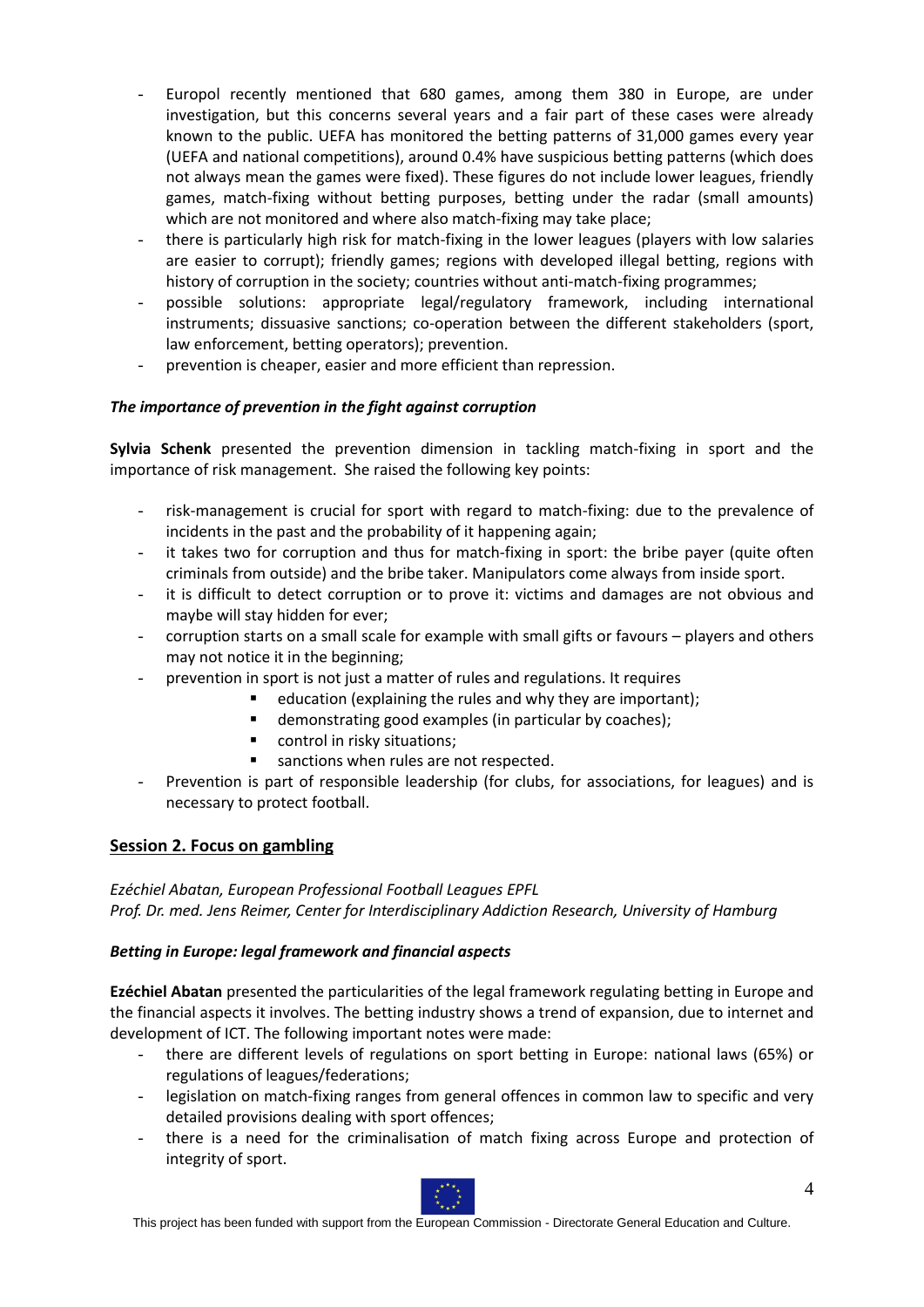- EPFL instruments on betting:
	- The EPFL Football Manifesto.
	- The EPFL Code of Conduct on Sports Betting Integrity,
	- The EPFL Betting Operators Standards.
- Financial aspects of betting: 36 % of funds from lotteries go to sports.

# *Problematic gambling – are professional football players particularly at risk?*

**Jens Reimer** provided an overview on diagnostic criteria for problematic and pathological gambling, risk factors for development of a gambling problem, prevalence rates for gambling and prevention strategies in the setting of professional soccer together with selected pilot projects. Mr Reimer noted that there were no larger studies on pathological gambling in professional soccer players, but based on risk factors and own data, it can be assumed that prevalence rates in this group are higher than in the general population. Mr Reimer also stressed, that pathological gambling is not necessarily associated with match fixing, but risk for involvement can increase through pathological gambling. He recommended early intervention strategies in professional soccer clubs specifically for gambling and mental health in general.

# **Session 3. How European football associations respond to match-fixing**

*Graham Peaker, UEFA Dr. Holger Blask, DFL Deutsche Fußball Liga GmbH*

# *The UEFA approach to tackling match-fixing in European football*

**Graham Peaker** pointed to the specifics of the match-fixing in football, betting patterns related to match-fixing and the means used by UEFA for prevention of match-fixing. The following key points were of note:

- Match-fixing can be a form of money laundering  $-$  match-fixers are individuals from the world of organised crime.
- Over € 500 billion is bet annually on sport, worldwide. The match-fixers place massive bets in the Asian betting market (up to  $\epsilon$  1'000'000). A club can receive between  $\epsilon$  300'000 to  $\epsilon$ 500'000 by playing to a pre-arranged result.
- Match-fixing often occurs when a club, a player or a referee has financial problems or players' salaries have not been paid for months. There is always someone on the pitch involved in a fixed match.
- UEFA measures against match-fixing:
	- o awareness raising activities for players; referees; coaches and administrators,
	- o cooperation with law enforcement,
	- o reporting platform,
	- o sanctions, ban on exercising any football related activity.

#### *EPFL Code of conduct and other strategic documents*

**Dr Holger Blask** presented the instruments of EPFL for promoting the integrity in European football:

- EPFL football betting manifesto.
- The EPFL Code of Conduct on Sports Betting Integrity that sets out standards to tackle corrupt betting practices such as match-fixing. According to the Code of Conduct, the member leagues should implement the standards in their internal acts. Namely, EPFL leagues should protect the integrity of sport, co-operate with law enforcement in investigation, appoint a Designated Person; ensure appropriate actions are undertaken when there are

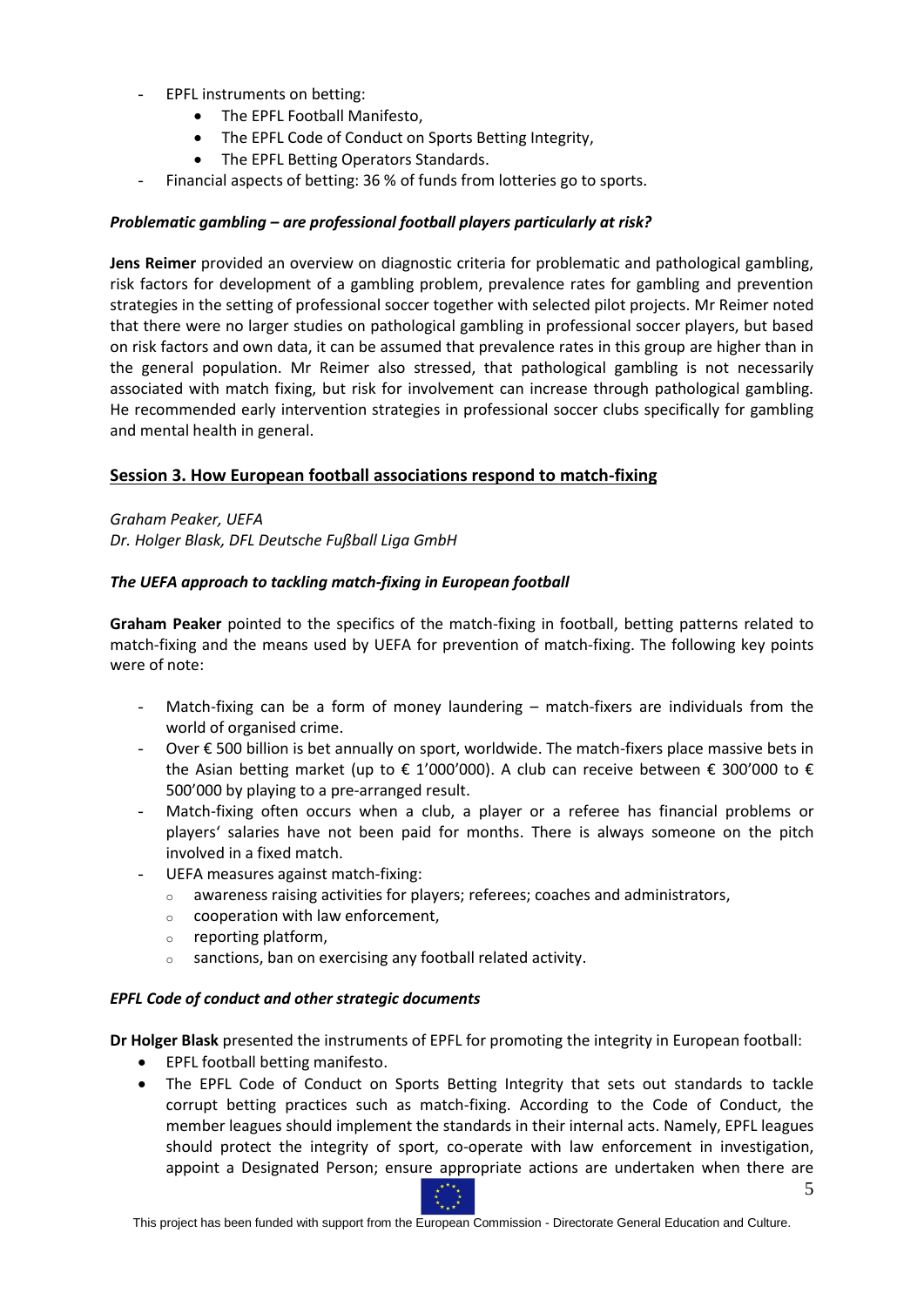offences; prepare education/awareness action plan on integrity issues; monitor betting operators activities.

 EPFL Betting Operators Standards – requires from betting operators to co-operate and assist the EPFL leagues in prevention and fight against fraud as well as preserving integrity of member leagues' competitions.

# **Session 4. Different examples of prevention of match-fixing**

*Juergen Paepke, DFL Deutsche Fußball Liga GmbH David Folker, DataCo UK Vittorio Angelaccio, Italian Lega Pro Guido Camera, Italian Lega Serie B Severin Moritzer, Austrian Association for protecting the integrity of sport* 

#### *Prevention of match-fixing in Germany*

**Juergen Paepke** presented the project for prevention of match-fixing which has been implemented with Deutscher Fussball-Bund DFB, TI Germany and other partners since 2010. The first phase from August 2010 to December 2012 was focused on development of training material, brochures, flyers, etc. The follow-up project activities are training of young players, training of trainers, distribution of flyers, monitoring and learning. He pointed out the key elements of the project:

- the motto of the project is "Don't fix the game! Your sport. Your career. Your responsibility",
- the objectives are to inform about dangers of gambling addiction, create sense of responsibility, enact codes of behaviour in risk situations,
- the focus is on prevention: to train and educate at a young age in order to avoid young players to get involved with match-fixing,
- the target groups are players, coaches, referees, officials, relatives,
- an Ombudsman has been appointed as a mechanism for reporting match-fixing. The ombudsman who is professional lawyer and gives advice to anybody who wants to report a match-fixing case.

#### *Prevention of match-fixing in the UK*

**David Folker** spoke about the relationship between sport and betting in the UK and measures to preserve integrity in the football leagues:

- o DataCo, which is a central licensing agency for betting amongst other functions, is the first point of contact on integrity issues between betting companies and the 4 UK professional football leagues.
- o Betting companies have an enormous amount of political lobbying power. Betting can be used for money-laundering.
- o There are some challenges that should be considered within the framework of prevention of match-fixing:
	- there are different rules for football actors for betting on football in the UK. In England: one cannot bet on *own* competition and in Scotland: one cannot bet on *any* football competition,
	- **f** football takes sponsorship money from betting,
	- there are no rules on cross-ownership (betting people involved in football organisation). Should there be? Should players have shareholdings in betting companies?

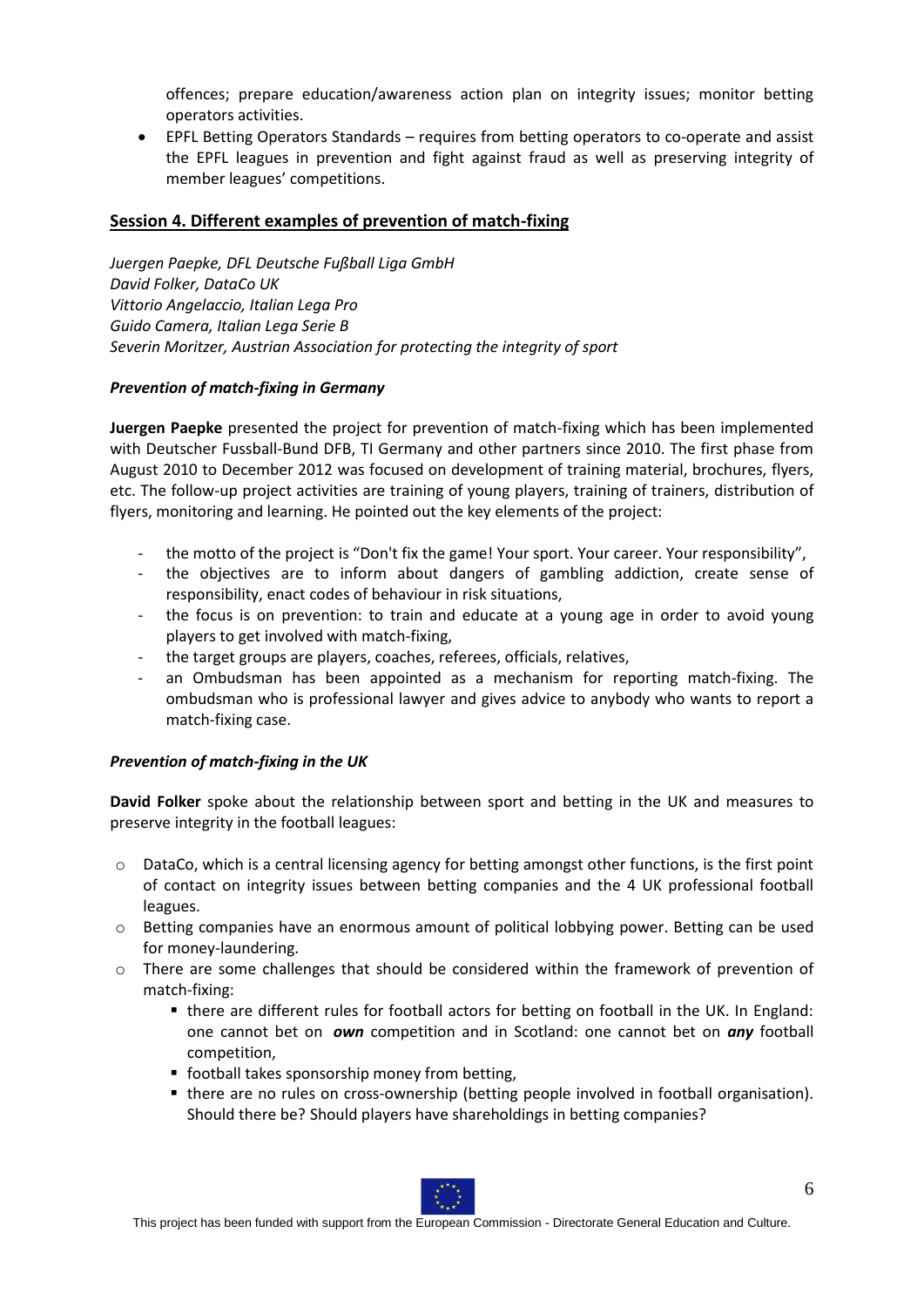- Under-age competitions should be excluded from betting. They are vulnerable to matchfixing: there is a lot of interest in Asian markets, they are not monitored as effectively and easily manipulated.
- In the UK betting companies are obliged to report if a sport's rules are broken but betting companies go offshore to gain tax advantages and circumvent these rules
- o Measures implemented in the UK:
	- an Integrity Round Table Forum has been set up,
	- a government regulator, the Gambling Commission was created in 2007,
	- compulsory integrity training is implemented in cooperation with the federation and players' union.

# *Prevention of match-fixing in Italy*

**Vittorio Angelaccio** pointed out to the problem of match-fixing in football: 40 fixed matches took place in the 2010/2011 season, out of which 14 matches were played in Lega Pro. The national territory is no longer relevant for criminals, there's a need to coordinate the actions between governments, law enforcement, sporting institutions, exchange information and work in a coordinated way. He gave a comprehensive overview of the prevention program against match-fixing developed by Lega Pro:

- *The prevention program consists of :*
	- $\triangleright$  Monitoring of all matches in collaboration with Sportradar, by use of IT technology (FDS Tool).
	- $\triangleright$  Control, prevention, training, education for managers, referees, football players (integrity workshops).
	- Integrity Tour carried out in 12 Italian cities (March April 2012); Second integrity tour scheduled in 2013 in 69 cities/clubs.
	- $\triangleright$  The focus is on youth, stronger measures are needed for better prevention.
	- Integrity officers, Ethics code, Ethics committee have been introduced.
	- $\triangleright$  Cooperation with law enforcement.

Results: each suspicious situation is being notified; football players have proven to be more aware.

**Guido Camera** stressed that match-fixing undermines the regularity of sport competitions. He presented the work of Serie B in promoting the integrity of sport. Serie B is responsible to preserve the regularity of the competitions organised, in their capacity to represent all the competing football teams. This implies measures for prevention and fight against match–fixing. Mr Camera pointed to the experiences from the "Cremona case", a court proceeding on match-fixing in which Serie B was involved. To prevent match-fixing, Serie B started educational and informative measures that should be extended in long term program for prevention of match-fixing.

# *Prevention of match-fixing in Austria*

**Severin Moritzer** presented the Austrian approach in prevention of match-fixing, the platform "Play Fair Code – For Integrity in Sports". In early summer 2012 intensive activities regarding the issue of match-fixing started in Austria with the establishment of the Association for Protecting the Integrity in Sport. The association was founded by the Austrian Ministry of Sports, the Austrian Football Federation and the Austrian Football League. The platform "Play Fair Code – For Integrity in Sports" deals with the following issues:

- Prevention (Education, Training and Awareness Raising)
- Monitoring
- Contact- Point (Ombudsman)

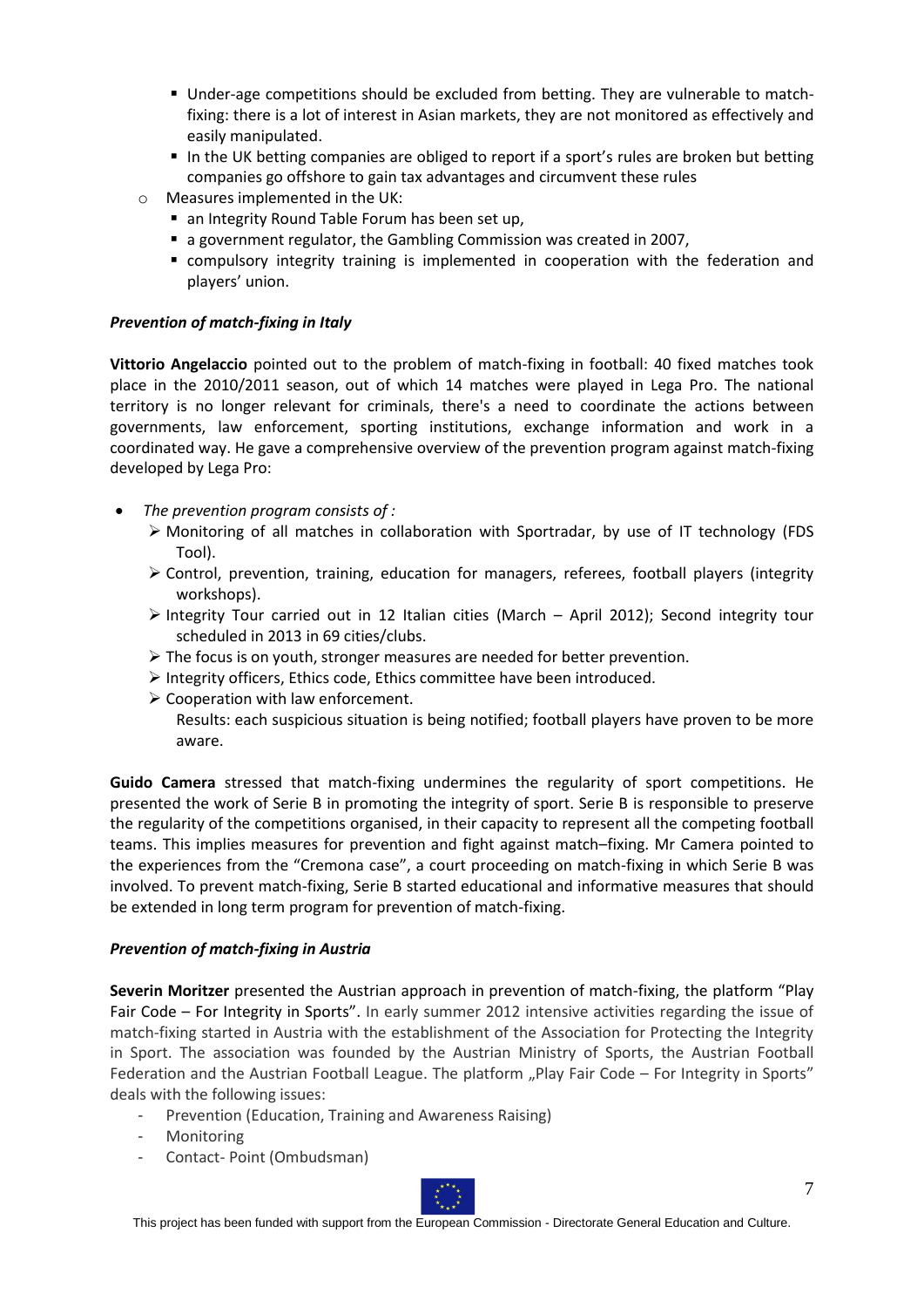Raising awareness was defined as the key premise for successful prevention. In the prevention field a 45 minutes training & education tool was developed that is in a roll-out stage for the top-level football clubs in Austria. Within the training sessions players, coaches and club officials are informed and trained about how the international betting mafia tries to undermine professional football worldwide. It is a crucial concern of the training sessions to pinpoint the potential consequences for every individual football player who is involved in match fixing. Special footage from a TV documentary including interviews with an involved former football professional as a well as with experts from UEFA and police authorities demonstrates the threats of match-fixing. In the near future a spin-off of the basic training module will be released for young players as well as for other sporting disciplines.



*Pierre Cornu: Match-fixing: what's at stake?*



*Prevention of match-fixing in Germany: Carsten Thiel von Herff (Ombudsman)*

**Appendices**  *Appendix I Meeting agenda Appendix II List of participants* 

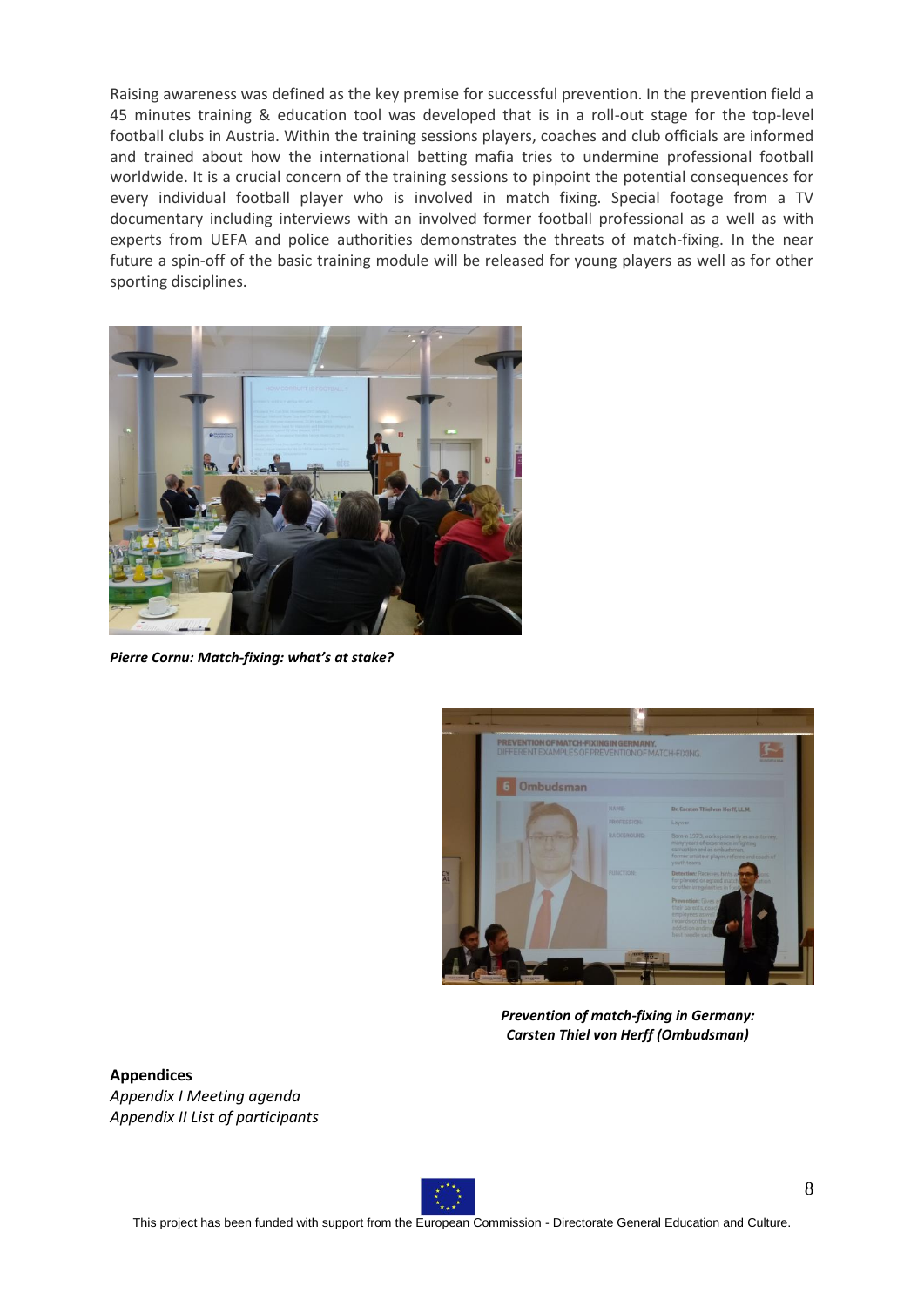# **Appendix 1 Meeting agenda Staying on Side: How to Stop Match-Fixing, Kick-off meeting, 21 March 2013, Hotel Abion, Berlin**

# *Thursday 21st March 2013*

# **10.30 - 11.00 Registration of participants**

#### **11.00 - 11.30 Welcome and opening**

*Emanuel Medeiros, CEO, EPFL Robin Hodess, Group Director of Research and Knowledge, TI-S Juergen Paepke, Director of Legal Department, DFL*

# **11.30 - 13.00 Session 1: Match-fixing: what's at stake?** *(Juergen Paepke, DFL)*

- *- Staying on side: football leagues and anti-corruption organisations team up to prevent match-fixing (Anja Osterhaus, TI-S)*
- *- Match-fixing – an introduction (Pierre Cornu, CIES)*
- *- The importance of prevention in fight against corruption (Sylvia Schenk, TI-S)*

# **13.00 - 14.00 Lunch**

# **14.00 - 14.45 Session 2: Focus on gambling** *(Juergen Paepke, DFL*)

- *- Betting in Europe: legal framework and financial aspects (Ezéchiel Abatan*, *EPFL)*
- *- Problematic gambling – are professional football players particularly at risk (Prof. Dr. med. Jens Reimer, Center for Interdisciplinary Addiction Research, University of Hamburg)*

# **14.45 - 15.30 Session 3: How European football associations respond to match-fixing** *(Sylvia Schenk, TI-S)*

- **-** *The UEFA approach to tackling match-fixing in European football (Graham Peaker, UEFA)*
- **-** *EPFL Code of conduct and other strategic documents (Dr. Holger Blask, DFL)*

#### **15.30 - 16.00 Coffee break**

#### **16.00 - 18.00 Session 4: Different examples of prevention of match-fixing** *(Jair Bertoni, EPFL)*

- *- Prevention of match-fixing in Germany (Juergen Paepke, DFL/Carsten Thiel von Herff, ombudsman of DFB and DFL)*
- *Prevention of match-fixing in the UK (David Folker, Football DataCo)*
- *- Prevention of match-fixing in Italy (Vittorio Angelaccio, Lega Pro/Guido Camera, Serie B)*
- *- Prevention of match-fixing in Austria (Severin Moritzer, Austrian Association for Protecting the Integrity in Sport)*

#### **19.00 Dinner**